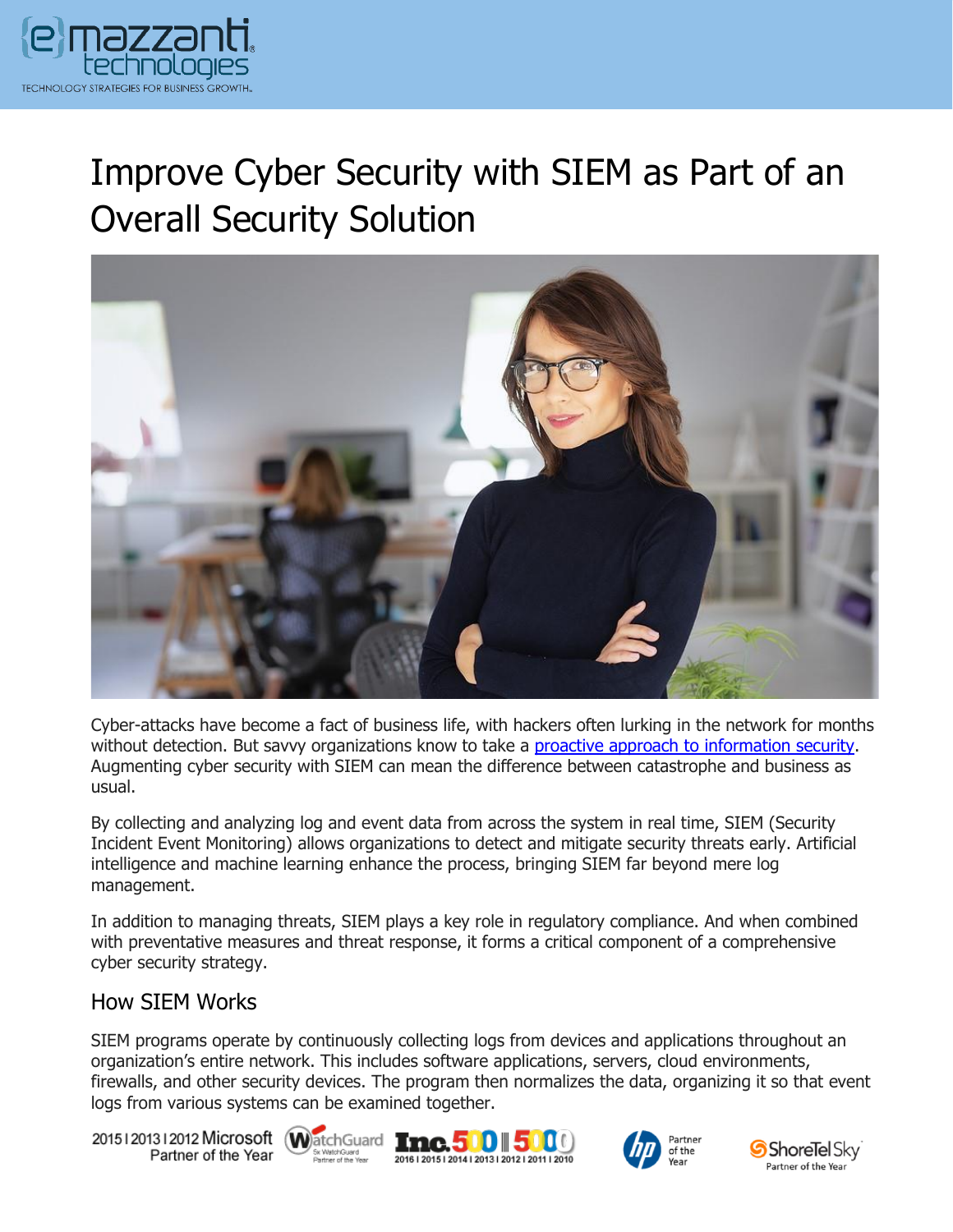Next, the system analyzes the collected data, looking for patterns that may signal a breach. SIEM sorts events into categories that can include failed login attempts, malware activity and other potential problems and uses predefined policies to determine next steps. It then alerts security personnel of potential significant events.



For example, predefined policies may trigger an alert when logs indicate a huge number of files sent to an external location. Additionally, these rules will recognize that hundreds of failed login attempts in a few minutes likely indicate a hacker. On the other hand, a half a dozen failed attempts probably mean a user simply forgot their password.

Because modern SIEM programs use automation and machine learning, they can perform these functions very quickly. This means security teams receive early alerts and can respond quickly to potential security incidents, saving valuable time and protecting critical assets.

### Benefits of Cyber Security with SIEM

While this early warning system represents one of the key benefits of SIEM, other benefits also contribute to a substantial return on investment. For instance, not only do timely alerts improve incident response times, but the SIEM also provides a valuable tool for forensics investigators to recreate and analyze an incident.

Additionally, SIEM plays an important role in [demonstrating regulatory compliance.](https://messagingarchitects.com/compliance-and-data-security-audits/) With automated data collection and detailed analysis, SIEM programs produce the reports required to show that the organization has implemented required security controls. These reports also indicate whether security incidents have occurred and the nature of the events.

20151201312012 Microsoft WatchGuard Tnc. 500 500 Partner of the Year